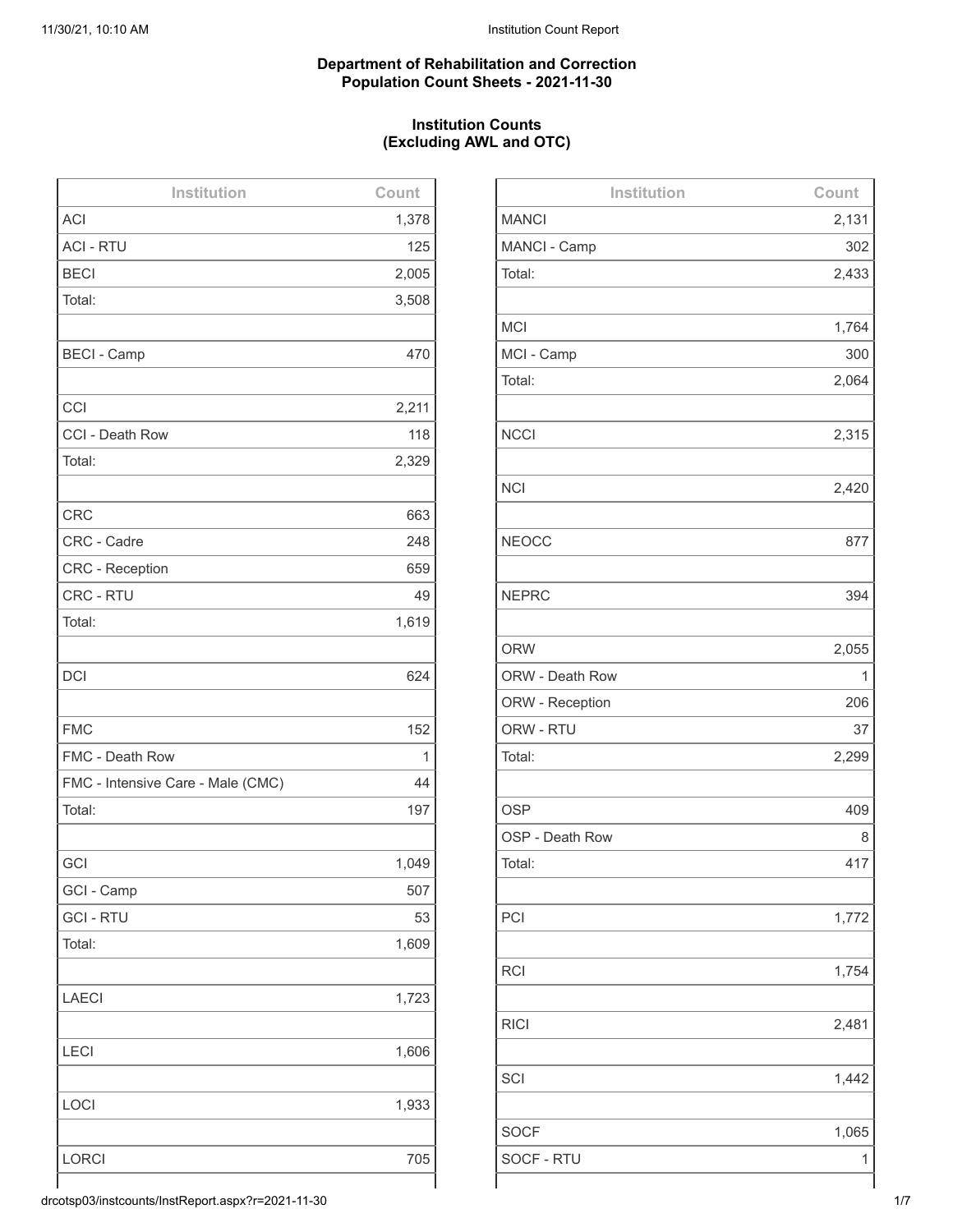| <b>LORCI - Cadre</b>     | 216   |
|--------------------------|-------|
| <b>LORCI - Reception</b> | 62    |
| Total:                   | 983   |
|                          |       |
| <b>MACI</b>              | 645   |
| MACI - Minimum           | 1,257 |
| Total:                   | 1,902 |

#### 11/30/21, 10:10 AM Institution Count Report

|                  | <b>Total Population:</b> | 43,306 |
|------------------|--------------------------|--------|
|                  |                          |        |
| Total:           |                          | 997    |
| <b>WCI - RTU</b> |                          | 30     |
| <b>WCI</b>       |                          | 967    |
|                  |                          |        |
| Total:           |                          | 696    |
| <b>TOCI - PC</b> |                          | 127    |
| <b>TOCI</b>      |                          | 569    |
|                  |                          |        |
| Total:           |                          | 1,376  |
| TCI - Camp       |                          | 339    |
| <b>TCI</b>       |                          | 1,037  |
|                  |                          |        |
| Total:           |                          | 1,066  |

\* The Total Population includes 30 Offenders with Reason Codes 30 & 31. \*\* The Total Population includes 29 Offenders with Reason Code 0A.

#### **Male Population by Security Level (Include AWL and Exclude OTC)**

| <b>Total Death Row</b> | 13,572<br>130 | 146<br>1   | 90<br>0        | 13,628<br>131 |
|------------------------|---------------|------------|----------------|---------------|
|                        |               |            |                |               |
| <b>Total Level 1</b>   |               |            |                |               |
| <b>Total Level 2</b>   | 15,308        | 158        | 114            | 15,352        |
| Total Level 3          | 8,801         | 117        | 104            | 8,814         |
| Total Level 4          | 1,060         | 10         | 3              | 1,067         |
| <b>Total Level E</b>   | 1,053         | 6          | $\overline{4}$ | 1,055         |
| <b>Security Level</b>  | <b>Body</b>   | <b>AWL</b> | $(-OTC)$       | Total         |

#### **Female Population by Institution (Include AWL and Exclude OTC)**

|                        | <b>Total Female</b> | 3,321       | 31             | 24             | 3,328 |
|------------------------|---------------------|-------------|----------------|----------------|-------|
| ORW - RTU              |                     | 37          | $\Omega$       | $\Omega$       | 37    |
| ORW - Reception        |                     | 206         | 4              | 3              | 207   |
| <b>ORW - Death Row</b> |                     |             | $\mathbf 0$    | 0              |       |
| <b>ORW</b>             |                     | 2,055       | 22             | 17             | 2,060 |
| <b>NEPRC</b>           |                     | 394         | 3              | 2              | 395   |
| <b>FMC</b>             |                     | 5           | 0              | 0              | 5     |
| <b>DCI</b>             |                     | 623         | $\overline{2}$ | $\overline{2}$ | 623   |
| Institution            |                     | <b>Body</b> | <b>AWL</b>     | $(-OTC)$       | Total |
|                        |                     |             |                |                |       |

**Total Population: 43,245 469 339 43,375**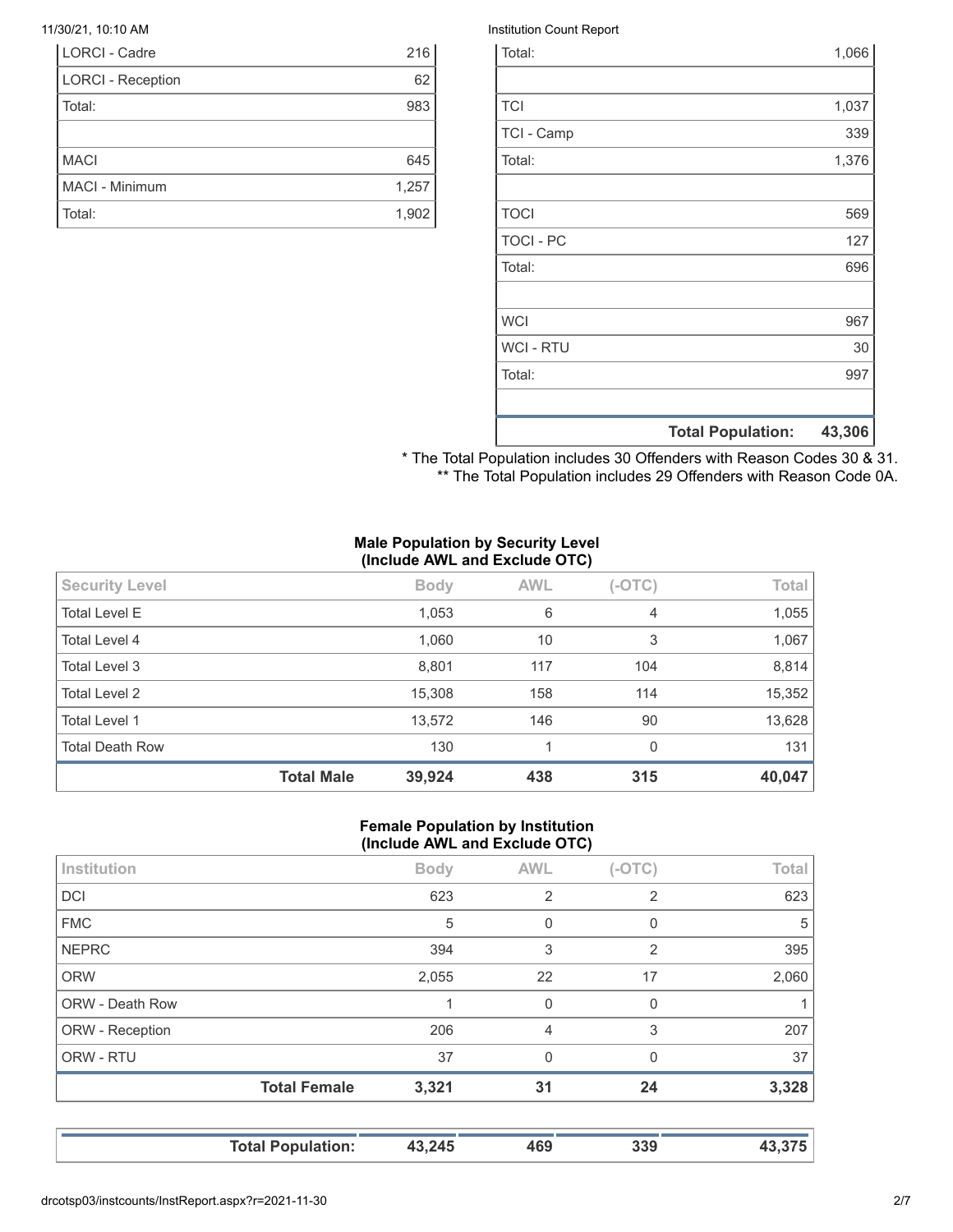| Male Population by Institution: Security Level 5 and E |                               |  |  |
|--------------------------------------------------------|-------------------------------|--|--|
|                                                        | (Include AWL and Exclude OTC) |  |  |

| Institution      |                      | <b>Body</b>               | $\mathsf{AWL}\xspace$ | $(-OTC)$                | Total                     |
|------------------|----------------------|---------------------------|-----------------------|-------------------------|---------------------------|
| ACI              |                      | $\ensuremath{\mathsf{3}}$ | $\mathbf 0$           | $\mathbf 0$             | $\ensuremath{\mathsf{3}}$ |
| CRC              |                      | $\sqrt{5}$                | $\mathbf 0$           | $\mathbf 0$             | $\sqrt{5}$                |
| CRC - RTU        |                      | $\overline{4}$            | $\mathbf 0$           | $\mathbf 0$             | $\overline{4}$            |
| ${\sf FMC}$      |                      | $\mathbf{1}$              | $\mathbf 0$           | $\mathbf 0$             | $\mathbf{1}$              |
| LAECI            |                      | $\sqrt{5}$                | $\mathbf 0$           | $\mathbf 0$             | $\,$ 5 $\,$               |
| LECI             |                      | 12                        | $\mbox{O}$            | $\mathbf 0$             | 12                        |
| LOCI             |                      | $\mathbf{1}$              | $\mathbf 0$           | $\mathbf 0$             | $\mathbf{1}$              |
| <b>MACI</b>      |                      | 16                        | $\mathsf{O}\xspace$   | $\mathbf 0$             | $16\,$                    |
| <b>MANCI</b>     |                      | 14                        | $\mathbf 0$           | $\mathbf 0$             | 14                        |
| MCI              |                      | $\sqrt{3}$                | $\mathbf 0$           | $\mathbf 0$             | $\sqrt{3}$                |
| OSP              |                      | 289                       | $\sqrt{2}$            | $\sqrt{2}$              | 289                       |
| RCI              |                      | 10                        | $\mbox{O}$            | $\mathsf 0$             | $10\,$                    |
| <b>RICI</b>      |                      | $\sqrt{3}$                | $\mathsf{O}\xspace$   | $\mathbf 0$             | $\sqrt{3}$                |
| SCI              |                      | $\mathbf{1}$              | $\mathbf 0$           | $\mathbf 0$             | $\mathbf{1}$              |
| SOCF             |                      | 511                       | $\sqrt{3}$            | $\sqrt{2}$              | 512                       |
| $\top$ Cl        |                      | 23                        | $\mathbf 0$           | $\mathbf 0$             | 23                        |
| <b>TOCI</b>      |                      | 138                       | $\mathbf{1}$          | $\mathbf 0$             | 139                       |
| <b>TOCI - PC</b> |                      | $\mathbf{1}$              | $\mathbf 0$           | $\mathsf{O}\xspace$     | $\mathbf{1}$              |
| WCI              |                      | $\,8\,$                   | $\mathbf 0$           | $\mathbf 0$             | $\,8\,$                   |
| WCI - RTU        |                      | $\sqrt{5}$                | $\mathbf 0$           | $\mathbf 0$             | $\,$ 5 $\,$               |
|                  | <b>Total Level 5</b> | 1,053                     | $\bf 6$               | $\overline{\mathbf{4}}$ | 1,055                     |

## **Male Population by Institution: Security Level 4 (Include AWL and Exclude OTC)**

| Institution                       | <b>Body</b>               | <b>AWL</b>          | $(-OTC)$         | Total          |
|-----------------------------------|---------------------------|---------------------|------------------|----------------|
| ACI                               | $\overline{4}$            | $\mathbf 0$         | 0                | 4              |
| <b>CRC</b>                        | $\overline{c}$            | 0                   | 0                | 2              |
| CRC - Reception                   | $\ensuremath{\mathsf{3}}$ | $\boldsymbol{0}$    | $\boldsymbol{0}$ | 3              |
| CRC - RTU                         | 13                        | 0                   | 0                | 13             |
| <b>FMC</b>                        | 1                         | $\mathsf{O}\xspace$ | $\boldsymbol{0}$ | 1              |
| FMC - Intensive Care - Male (CMC) | 1                         | $\mathbf 0$         | 0                |                |
| <b>LORCI</b>                      | 4                         | $\mathbf 0$         | $\mathbf 0$      | $\overline{4}$ |
| <b>MACI</b>                       | 11                        | $\mathbf 0$         | 0                | 11             |
| <b>OSP</b>                        | 95                        | $\mathbf 0$         | $\mathbf 0$      | 95             |
| <b>SOCF</b>                       | 492                       | $\sqrt{5}$          | $\overline{2}$   | 495            |
| SOCF - RTU                        | 1                         | $\mathbf 0$         | $\mathbf 0$      |                |
| <b>TOCI</b>                       | 411                       | 5                   |                  | 415            |
| <b>TOCI - PC</b>                  | 12                        | 0                   | $\mathbf 0$      | 12             |
| WCI - RTU                         | 10                        | $\Omega$            | $\mathbf{0}$     | $10$           |

drcotsp03/instcounts/InstReport.aspx?r=2021-11-30 3/7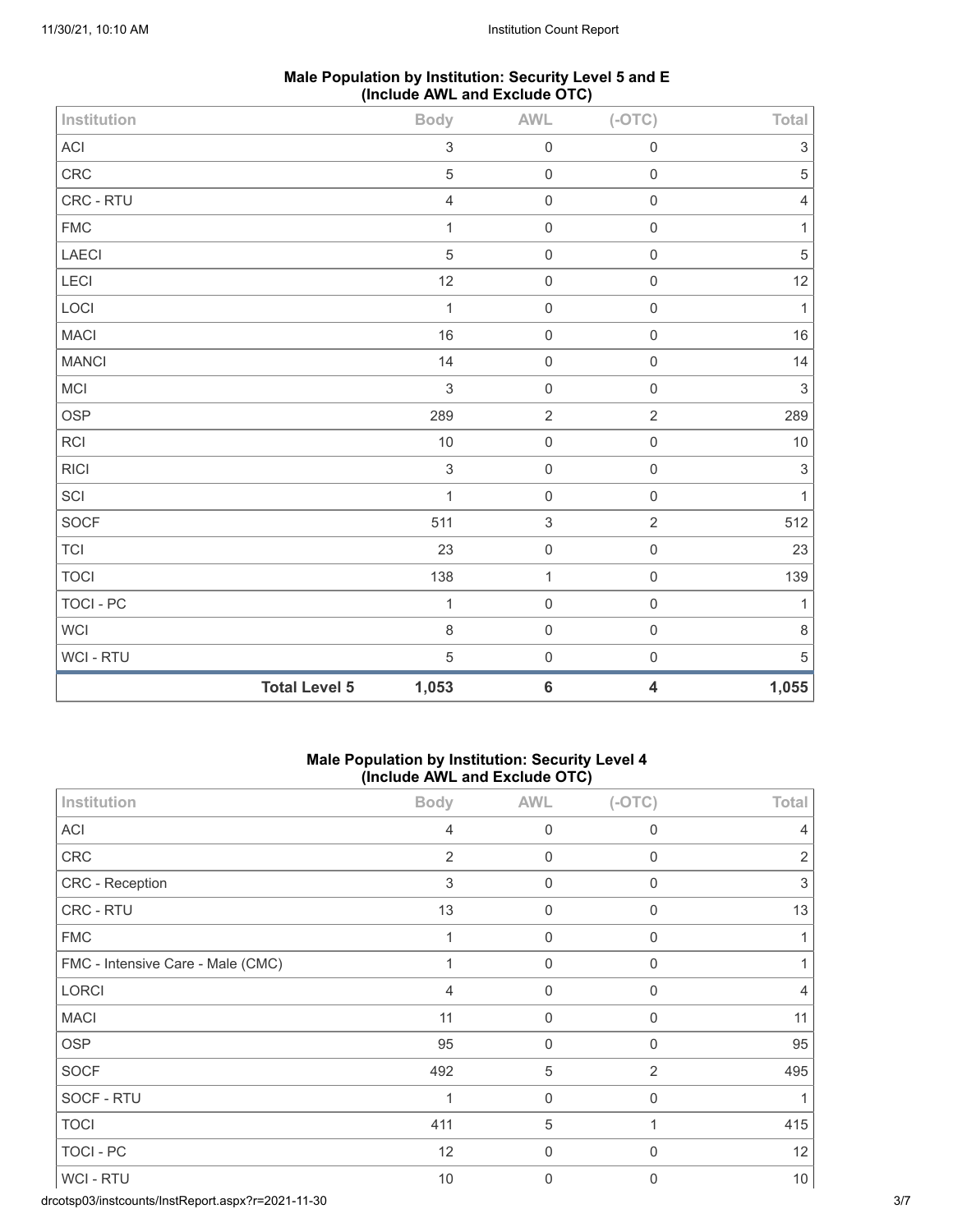| ----<br>$\sim$ $\sim$ 601 motives to $\sim$ | 1 በ6በ<br>.evel 4 | υ<br>___ | $- -$ |
|---------------------------------------------|------------------|----------|-------|

## **Male Population by Institution: Security Level 3 (Include AWL and Exclude OTC)**

| Institution                       | <b>Body</b>    | <b>AWL</b>                | $(-OTC)$            | Total                     |
|-----------------------------------|----------------|---------------------------|---------------------|---------------------------|
| <b>ACI</b>                        | 18             | $\mathbf 0$               | $\mathsf{O}\xspace$ | 18                        |
| <b>ACI - RTU</b>                  | 1              | $\mathbf 0$               | $\mathbf 0$         | 1                         |
| <b>BECI</b>                       | $\overline{7}$ | $\mathbf{1}$              | $\mathbf{1}$        | $\overline{7}$            |
| CCI                               | 9              | $\mathbf{1}$              | 1                   | $\boldsymbol{9}$          |
| CRC                               | 359            | 18                        | 17                  | 360                       |
| CRC - Cadre                       | 4              | $\mathbf 0$               | $\mathbf 0$         | $\overline{4}$            |
| CRC - Reception                   | 384            | $\boldsymbol{9}$          | $\boldsymbol{9}$    | 384                       |
| CRC - RTU                         | 31             | $\mathbf 0$               | $\mathsf 0$         | 31                        |
| <b>FMC</b>                        | $\,6\,$        | $\mathbf 0$               | $\mathsf 0$         | $\,6\,$                   |
| FMC - Intensive Care - Male (CMC) | $\mathbf{1}$   | $\mathbf 0$               | $\mathsf 0$         | $\mathbf{1}$              |
| GCI                               | $\,$ 3 $\,$    | $\mathbf 0$               | $\mathsf 0$         | $\ensuremath{\mathsf{3}}$ |
| LAECI                             | $\overline{7}$ | $\mathbf 1$               | $\mathbf{1}$        | $\overline{7}$            |
| LECI                              | 1,232          | 11                        | $\boldsymbol{9}$    | 1,234                     |
| LOCI                              | $\overline{4}$ | $\mathbf 0$               | $\mathsf 0$         | $\overline{4}$            |
| LORCI                             | 332            | 37                        | 35                  | 334                       |
| LORCI - Cadre                     | 85             | $\mathbf 0$               | $\mathbf 0$         | 85                        |
| <b>LORCI - Reception</b>          | 58             | $\ensuremath{\mathsf{3}}$ | $\,$ 3 $\,$         | 58                        |
| <b>MACI</b>                       | 541            | $\sqrt{2}$                | $\mathbf{2}$        | 541                       |
| <b>MANCI</b>                      | 1,844          | 11                        | $\boldsymbol{9}$    | 1,846                     |
| MCI                               | 9              | $\mathbf 0$               | $\mathsf 0$         | $\boldsymbol{9}$          |
| <b>NCCI</b>                       | 14             | $\mathbf 0$               | $\mathsf{O}\xspace$ | 14                        |
| <b>NCI</b>                        | 13             | $\mathbf 0$               | $\mathsf 0$         | 13                        |
| <b>NEOCC</b>                      | 511            | 15                        | 12                  | 514                       |
| <b>OSP</b>                        | $\,6\,$        | $\mathbf 0$               | $\mathsf 0$         | $6\,$                     |
| PCI                               | 28             | $\mathbf{1}$              | $\mathbf 1$         | 28                        |
| <b>RCI</b>                        | 1,488          | $\overline{2}$            | $\sqrt{2}$          | 1,488                     |
| <b>RICI</b>                       | 14             | $\mathbf 0$               | $\mathsf{O}\xspace$ | 14                        |
| SCI                               | $\sqrt{3}$     | $\mathbf 0$               | $\mathsf{O}\xspace$ | $\ensuremath{\mathsf{3}}$ |
| SOCF                              | 60             | $\mathbf{1}$              | $\mathsf{O}\xspace$ | 61                        |
| <b>TCI</b>                        | 866            | $\mathsf{O}\xspace$       | $\mathsf{O}\xspace$ | 866                       |
| TCI - Camp                        | 1              | $\mathbf 0$               | $\mathsf 0$         | $\mathbf{1}$              |
| <b>TOCI</b>                       | 16             | $\mathbf 0$               | $\mathsf{O}\xspace$ | 16                        |
| TOCI - PC                         | 46             | $\mathsf{O}\xspace$       | $\mathsf{O}\xspace$ | 46                        |
| <b>WCI</b>                        | 788            | $\overline{4}$            | $\overline{2}$      | 790                       |
| WCI - RTU                         | 12             | $\mathbf 0$               | $\mathsf 0$         | 12                        |
| <b>Total Level 3</b>              | 8,801          | 117                       | 104                 | 8,814                     |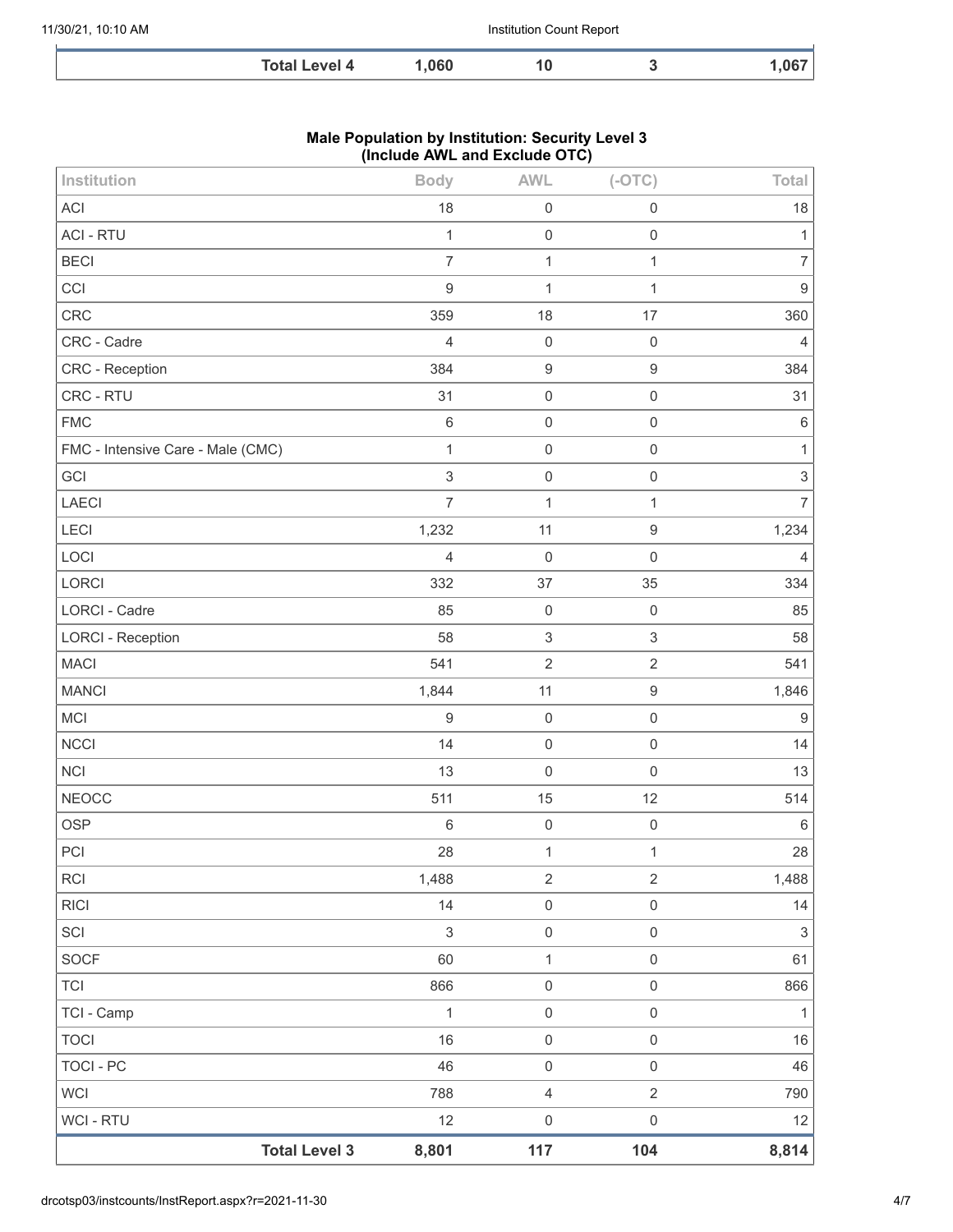## **Male Population by Institution: Security Level 2 (Include AWL and Exclude OTC)**

| Institution                       | <b>Body</b>    | <b>AWL</b>          | $(-OTC)$                  | Total                     |
|-----------------------------------|----------------|---------------------|---------------------------|---------------------------|
| <b>ACI</b>                        | 771            | $\,6\,$             | $\ensuremath{\mathsf{3}}$ | 774                       |
| <b>ACI - RTU</b>                  | 98             | $\mathbf 0$         | $\mathsf 0$               | 98                        |
| <b>BECI</b>                       | 1,300          | $10$                | $\overline{7}$            | 1,303                     |
| CCI                               | 1,642          | $\,8\,$             | $\,$ 5 $\,$               | 1,645                     |
| CRC                               | 128            | $\overline{7}$      | $\mathbf 5$               | 130                       |
| CRC - Cadre                       | 218            | $\mathbf{1}$        | $\mathsf 0$               | 219                       |
| <b>CRC</b> - Reception            | 128            | $\sqrt{2}$          | $\sqrt{2}$                | 128                       |
| CRC - RTU                         | 1              | $\mathbf 0$         | $\mathsf 0$               | $\mathbf{1}$              |
| DCI                               | $\mathbf{1}$   | $\mathbf 0$         | $\mathsf{O}\xspace$       | $\mathbf{1}$              |
| <b>FMC</b>                        | 18             | $\sqrt{2}$          | $\mathsf 0$               | 20                        |
| FMC - Intensive Care - Male (CMC) | 12             | $\mathbf 0$         | $\mathsf 0$               | 12                        |
| GCI                               | 527            | $\overline{4}$      | $\overline{2}$            | 529                       |
| <b>GCI - RTU</b>                  | 45             | $\mathbf 0$         | $\mathbf 0$               | 45                        |
| LAECI                             | 981            | 19                  | 18                        | 982                       |
| <b>LECI</b>                       | 362            | $\overline{2}$      | $\mathsf 0$               | 364                       |
| LOCI                              | 959            | $\,8\,$             | $\,$ 3 $\,$               | 964                       |
| LORCI                             | 118            | 11                  | 11                        | 118                       |
| LORCI - Cadre                     | 65             | $\mathbf 0$         | $\mathbf 0$               | 65                        |
| <b>LORCI - Reception</b>          | $\overline{2}$ | $\mathbf 0$         | $\mathsf{O}\xspace$       | $\sqrt{2}$                |
| <b>MACI</b>                       | $77$           | $\mathsf 0$         | $\mathsf 0$               | $77\,$                    |
| <b>MANCI</b>                      | 252            | $\overline{2}$      | $\overline{2}$            | 252                       |
| MCI                               | 1,191          | 12                  | $\boldsymbol{9}$          | 1,194                     |
| <b>NCCI</b>                       | 864            | $\boldsymbol{9}$    | $\overline{7}$            | 866                       |
| <b>NCI</b>                        | 1,375          | 11                  | $10$                      | 1,376                     |
| <b>NEOCC</b>                      | 366            | $\boldsymbol{9}$    | $\boldsymbol{9}$          | 366                       |
| PCI                               | 967            | $\boldsymbol{9}$    | $\ensuremath{\mathsf{3}}$ | 973                       |
| <b>RCI</b>                        | 255            | $\mathbf 1$         | $\mathbf{1}$              | 255                       |
| <b>RICI</b>                       | 1,355          | 14                  | 11                        | 1,358                     |
| SCI                               | 915            | $10$                | 5                         | 920                       |
| <b>SOCF</b>                       | 1              | $\mathbf 0$         | $\mathsf{O}\xspace$       | $\mathbf{1}$              |
| <b>TCI</b>                        | 127            | $\mathbf 0$         | $\mathsf{O}\xspace$       | 127                       |
| TCI - Camp                        | 3              | $\mathsf{O}\xspace$ | $\mathsf{O}\xspace$       | $\ensuremath{\mathsf{3}}$ |
| <b>TOCI</b>                       | $\overline{4}$ | $\mathbf 1$         | $\mathbf{1}$              | $\overline{4}$            |
| <b>TOCI - PC</b>                  | 68             | $\mathbf 0$         | $\mathsf{O}\xspace$       | 68                        |
| <b>WCI</b>                        | 112            | $\mathbf 0$         | $\mathsf{O}\xspace$       | 112                       |
| <b>Total Level 2</b>              | 15,308         | 158                 | 114                       | 15,352                    |

**Male Population by Institution: Security Level 1**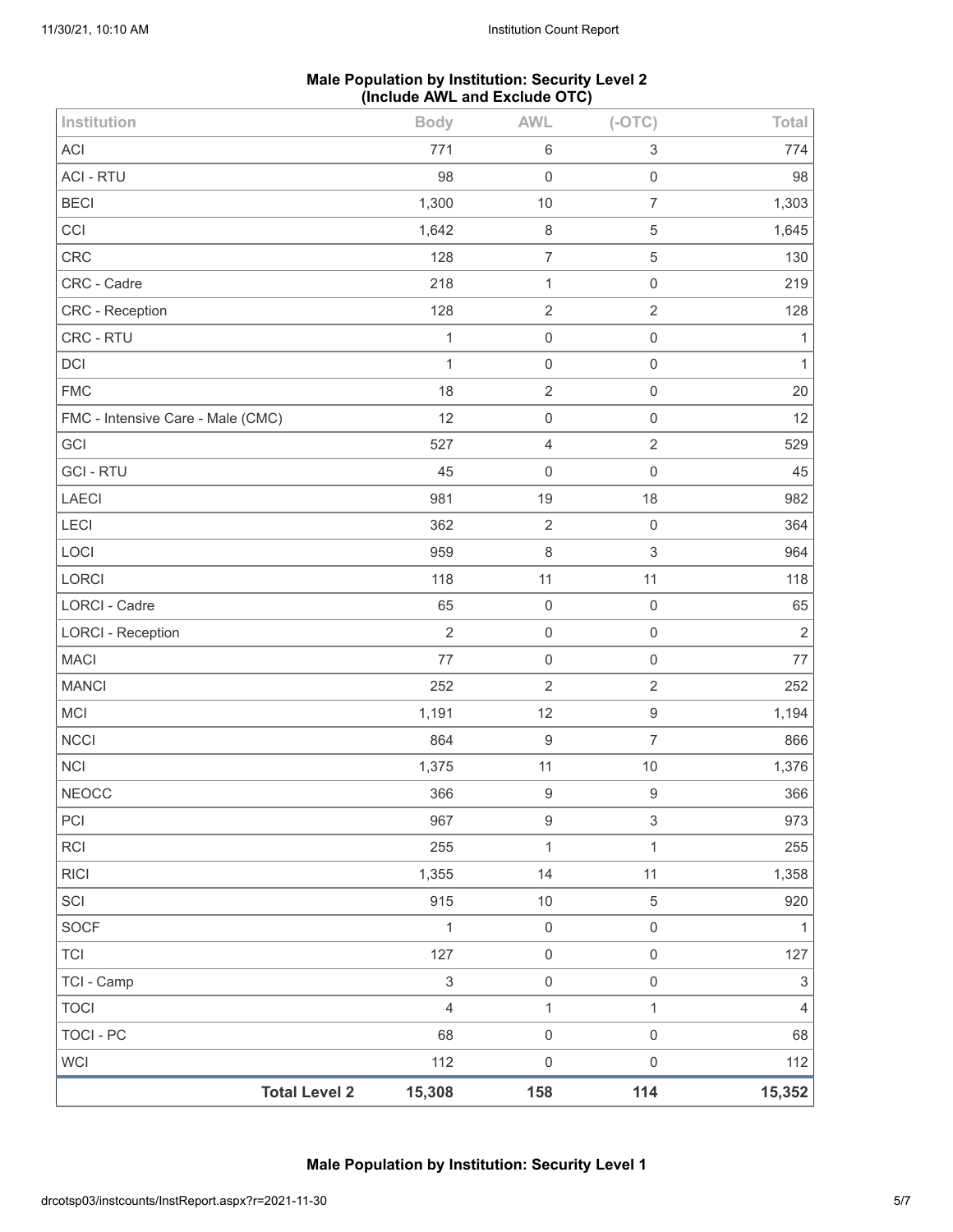11/30/21, 10:10 AM Institution Count Report

|                                   | (Include AWL and Exclude OTC) |                           |                           |                |
|-----------------------------------|-------------------------------|---------------------------|---------------------------|----------------|
| Institution                       | <b>Body</b>                   | <b>AWL</b>                | $(-OTC)$                  | Total          |
| <b>ACI</b>                        | 582                           | $\,8\,$                   | $\overline{4}$            | 586            |
| <b>ACI - RTU</b>                  | 26                            | $\mathbf 0$               | $\mathbf 0$               | 26             |
| <b>BECI</b>                       | 698                           | $\boldsymbol{9}$          | 5                         | 702            |
| <b>BECI - Camp</b>                | 470                           | $\mathbf 0$               | $\mathbf 0$               | 470            |
| CCI                               | 560                           | $\overline{4}$            | $\,$ 3 $\,$               | 561            |
| <b>CRC</b>                        | 115                           | $\ensuremath{\mathsf{3}}$ | $\ensuremath{\mathsf{3}}$ | 115            |
| CRC - Cadre                       | 26                            | $\mathbf{1}$              | $\mathbf{1}$              | 26             |
| CRC - Reception                   | 139                           | $\,6\,$                   | 5                         | 140            |
| <b>FMC</b>                        | 121                           | $\sqrt{2}$                | $\mathbf 0$               | 123            |
| FMC - Intensive Care - Male (CMC) | 30                            | $\mathbf 0$               | $\mathbf 0$               | 30             |
| GCI                               | 519                           | $\,8\,$                   | $\,6\,$                   | 521            |
| GCI - Camp                        | 507                           | $\mathbf 0$               | $\mathbf 0$               | 507            |
| <b>GCI-RTU</b>                    | $\,8\,$                       | $\mathsf{O}\xspace$       | $\mathbf 0$               | $\,8\,$        |
| <b>LAECI</b>                      | 730                           | 13                        | $\boldsymbol{9}$          | 734            |
| LOCI                              | 969                           | $\overline{7}$            | $\overline{4}$            | 972            |
| LORCI                             | 251                           | 10                        | $10$                      | 251            |
| <b>LORCI - Cadre</b>              | 66                            | $\mathbf 0$               | $\mathbf 0$               | 66             |
| <b>LORCI - Reception</b>          | $\overline{2}$                | $\mathsf{O}\xspace$       | $\mathbf 0$               | $\overline{2}$ |
| MACI - Minimum                    | 1,257                         | 14                        | 12                        | 1,259          |
| <b>MANCI</b>                      | 21                            | $\,6\,$                   | $\ensuremath{\mathsf{3}}$ | 24             |
| MANCI - Camp                      | 302                           | $\mathsf{O}\xspace$       | $\mathbf 0$               | 302            |
| <b>MCI</b>                        | 561                           | $\boldsymbol{7}$          | $\overline{2}$            | 566            |
| MCI - Camp                        | 300                           | $\mathbf{1}$              | $\mathbf 0$               | 301            |
| <b>NCCI</b>                       | 1,437                         | $\,8\,$                   | $\mathbf 5$               | 1,440          |
| <b>NCI</b>                        | 1,031                         | $\ensuremath{\mathsf{3}}$ | $\overline{2}$            | 1,032          |
| <b>OSP</b>                        | 19                            | $\mathbf{1}$              | $\mathbf{1}$              | 19             |
| PCI                               | 777                           | 20                        | $\overline{7}$            | 790            |
| <b>RICI</b>                       | 1,109                         | $\overline{7}$            | $\overline{4}$            | 1,112          |
| SCI                               | 523                           | $\overline{4}$            | $\mathbf{1}$              | 526            |
| <b>SOCF</b>                       | $\mathbf{1}$                  | $\mathbf 0$               | $\mathbf 0$               | 1              |
| <b>TCI</b>                        | 21                            | $\overline{4}$            | $\mathfrak{S}$            | 22             |
| TCI - Camp                        | 335                           | $\mathsf 0$               | $\mathbf 0$               | 335            |
| <b>WCI</b>                        | 59                            | $\mathsf{O}\xspace$       | $\mathsf{O}\xspace$       | 59             |
| <b>Total Level 1</b>              | 13,572                        | 146                       | 90                        | 13,628         |

# **High Offender ID's**

| <b>Correctional Reception Center:</b> | A795640 |  |
|---------------------------------------|---------|--|
| Lorain Correctional Institution:      | A795155 |  |
| Ohio Reformatory for Women:           | W108346 |  |